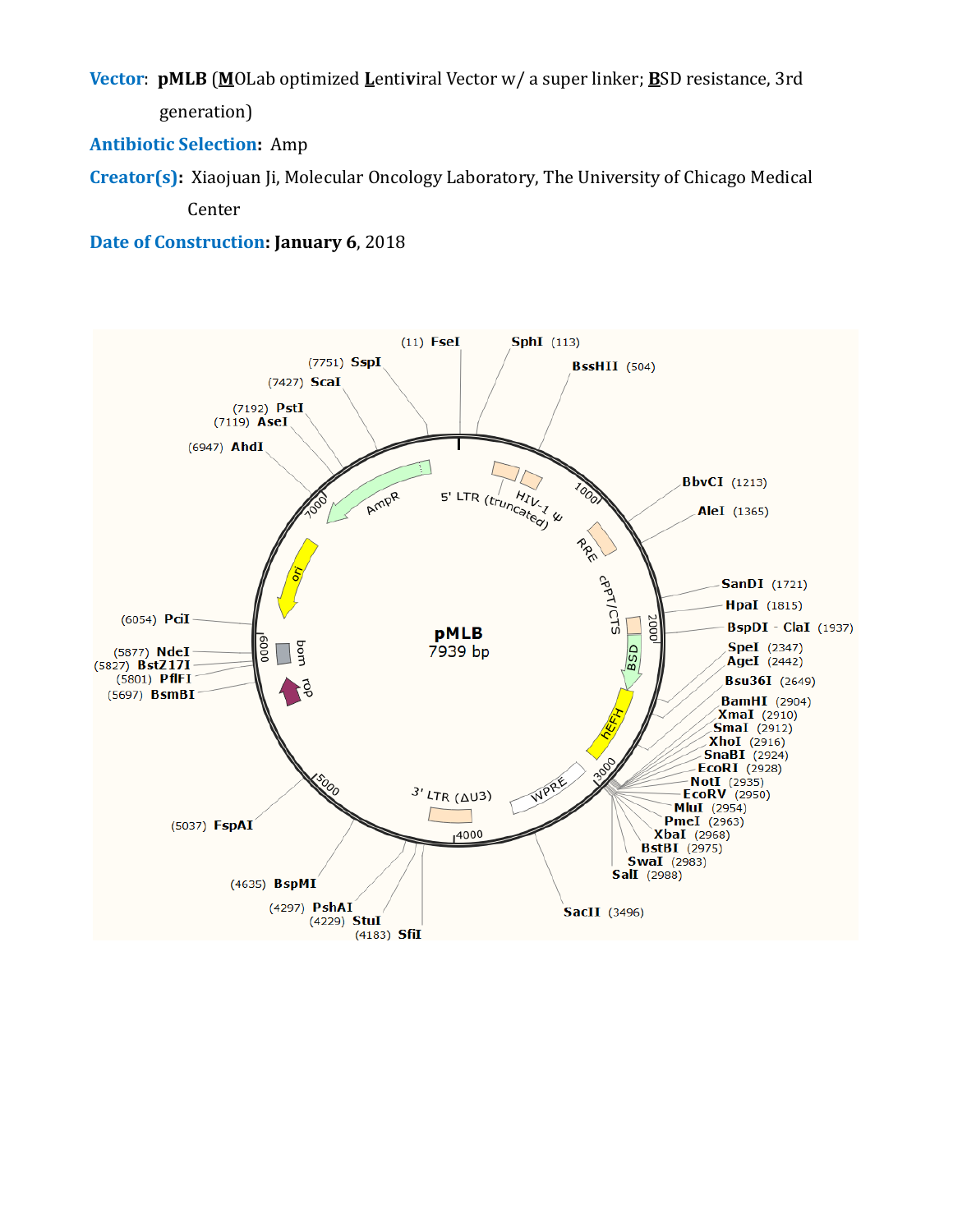## **pMLB Full Length Sequence**

GAATTggccggccactacCGCGTGTAGTCTTATGCAATACTCTTGTAGTCTTGCAACATGGTAACGATGAGTTAGCAACATG CCTTACAAGGAGAGAAAAAGCACCGTGCATGCCGATTGGTGGAAGTAAGGTGGTACGATCGTGCCTTATTAGGAAGGCAACA GACGGGTCTGACATGGATTGGACGAACCACTGAATTGCCGCATTGCAGAGATATTGTATTTAAGTGCCTAGCTCGATACAAT AACGGGTCTCTCTGGTTAGACCAGATCTGAGCCTGGGAGCTCTCTGGCTAACTAGGGAACCCACTGCTTAAGCCTCAATAAA GCTTGCCTTGAGTGCTTCAAGTAGTGTGTGCCCGTCTGTTGTGTGACTCTGGTAACTAGAGATCCCTCAGACCCTTTTAGTC AGTGTGGAAAATCTCTAGCAGTGGCGCCCGAACAGGGACCTGAAAGCGAAAGGGAAACCAGAGCTCTCTCGACGCAGGACTC GGCTTGCTGAAGCGCGCACGGCAAGAGGCGAGGGGCGGCGACTGGTGAGTACGCCAAAAATTTTGACTAGCGGAGGCTAGAA GGAGAGAGATGGGTGCGAGAGCGTCAGTATTAAGCGGGGGAGAATTAGATCGCGATGGGAAAAAATTCGGTTAAGGCCAGGG GGAAAGAAAAAATATAAATTAAAACATATAGTATGGGCAAGCAGGGAGCTAGAACGATTCGCAGTTAATCCTGGCCTGTTAG AAACATCAGAAGGCTGTAGACAAATACTGGGACAGCTACAACCATCCCTTCAGACAGGATCAGAAGAACTTAGATCATTATA TAATACAGTAGCAACCCTCTATTGTGTGCATCAAAGGATAGAGATAAAAGACACCAAGGAAGCTTTAGACAAGATAGAGGAA GAGCAAAACAAAAGTAAGACCACCGCACAGCAAGCGGCCACTGATCTTCAGACCTGGAGGAGGAGATATGAGGGACAATTGG AGAAGTGAATTATATAAATATAAAGTAGTAAAAATTGAACCATTAGGAGTAGCACCCACCAAGGCAAAGAGAAGAGTGGTGC AGAGAGAAAAAAGAGCAGTGGGAATAGGAGCTTTGTTCCTTGGGTTCTTGGGAGCAGCAGGAAGCACTATGGGCGCAGCCTC AATGACGCTGACGGTACAGGCCAGACAATTATTGTCTGGTATAGTGCAGCAGCAGAACAATTTGCTGAGGGCTATTGAGGCG CAACAGCATCTGTTGCAACTCACAGTCTGGGGCATCAGCAGCTCCAGGCAAGAATCCTGGCTGTGGAAAGATACCTAAAGGA TCAACAGCTCCTGGGGATTTGGGGTTGCTCTGGAAAACTCATTTGCACCACTGCTGTGCCTTGGAATGCTAGTTGGAGTAAT AAATCTCTGGAACAGATTGGAATCACACGACCTGGATGGAGTGGGACAGAGAAATTAACAATTACACAAGCTTAATACACTC CTTAATTGAAGAATCGCAAAACCAGCAAGAAAAGAATGAACAAGAATTATTGGAATTAGATAAATGGGCAAGTTTGTGGAAT TGGTTTAACATAACAAATTGGCTGTGGTATATAAAATTATTCATAATGATAGTAGGAGGCTTGGTAGGTTTAAGAATAGTTT TTGCTGTACTTTCTATAGTGAATAGAGTTAGGCAGGGATATTCACCATTATCGTTTCAGACCCACCTCCCAACCCCGAGGGG ACCCGACAGGCCCGAAGGAATAGAAGAAGAAGGTGGAGAGAGAGACAGAGACAGATCCATTCGATTAGTGAACGGATCTCGA CGGTATCGGTTAACTTTTAAAAGAAAAGGGGGGATTGGGGGGTACAGTGCAGGGGAAAGAATAGTAGACATAATAGCAACAG ACATACAAACTAAAGAATTACAAAAACAAATTACAAAATTCAAAATTTTATCGATaccacc**ATG**GCCAAGCCTTTGTCTCAA GAAGAATCCACCCTCATTGAAAGAGCAACGGCTACAATCAACAGCATCCCCATCTCTGAAGACTACAGCGTCGCCAGCGCAG CTCTCTCTAGCGACGGCCGCATCTTCACTGGTGTCAATGTATATCATTTTACTGGGGGACCTTGTGCAGAACTCGTGGTGCT GGGCACTGCTGCTGCTGCGGCAGCTGGCAACCTGACTTGTATCGTCGCGATCGGAAATGAGAACAGGGGCATCTTGAGCCCC TGCGGACGGTGCCGACAGGTGCTTCTCGATCTGCATCCTGGGATCAAAGCCATAGTGAAGGACAGTGATGGACAGCCGACGG CAGTTGGGATTCGTGAATTGCTGCCCTCTGGTTATGTGTGGGAGGGC**TAA**ACTAGTaccaccatgagCGCTCCGGTGCCCGT CAGTGGGCAGAGCGCACATCGCCCACAGTCCCCGAGAAGTTGGGGGGAGGGGTCGGCAATTGAACCGGTGCCTAGAGAAGGT GGCGCGGGGTAAACTGGGAAAGTGATGTCGTGTACTGGCTCCGCCTTTTTCCCGAGGGTGGGGGAGAACCGTATATAAGTGC AGTAGTCGCCGTGAACGTTCTTTTTCGCAACGGGTTTGCCGCCAGAACACAGCTGAAGCTAGCTTCGAGGGGCTCGCATCTC TCCTTCACGCGCCCGCCGCCCTACCTGAGGCCGCCATCCACGCCGGTTGAGTCGCGTTCTGCCGCCTCCCGCCTGTGGTGCC TCCTGAACTGCGTCCGCCGTCTAGGTAAGTTTAAAGCTCAGGTCGAGACCGGGCCTTTGTCCGGCGCTCCCTTGGAGCCTAC CTAGACTCAGCCGGCTCTCCACGCTTTGCCTGACCCTGCTTGCTCAACTCTACGTCTTTGTTTCGTTTTCTGTTCTGCGCCG TTACAGATCCAAGCTGTGACCGGCGCCTACtaaggatcccccgggCTCGAGtacgtaGAATTCGCGGCCGCgctagcGATAT CacgcgtGTTTAAACtctagaTTCGAAatttaaatGTCGACAATCAACCTCTGGATTACAAAATTGTGAAAGATTGACTGGT ATTCTTAACTATGTTGCTCCTTTTACGCTATGTGGATACGCTGCTTTAATGCCTTTGTATCATGCTATTGCTTCCCGTATGG CTTTCATTTTCTCCTCCTTGTATAAATCCTGGTTGCTGTCTCTTTATGAGGAGTTGTGGCCCGTTGTCAGGCAACGTGGCGT GGTGTGCACTGTGTTTGCTGACGCAACCCCCACTGGTTGGGGCATTGCCACCACCTGTCAGCTCCTTTCCGGGACTTTCGCT TTCCCCCTCCCTATTGCCACGGCGGAACTCATCGCCGCCTGCCTTGCCCGCTGCTGGACAGGGGCTCGGCTGTTGGGCACTG ACAATTCCGTGGTGTTGTCGGGGAAATCATCGTCCTTTCCTTGGCTGCTCGCCTGTGTTGCCACCTGGATTCTGCGCGGGAC GTCCTTCTGCTACGTCCCTTCGGCCCTCAATCCAGCGGACCTTCCTTCCCGCGGCCTGCTGCCGGCTCTGCGGCCTCTTCCG CGTCTTCGCCTTCGCCCTCAGACGAGTCGGATCTCCCTTTGGGCCGCCTCCCCGCCT Ctttaagaccaatgacttacaagg cagctgtagatcttagccactttttaaaagaaaaggggggactggaagggctaattcactcccaacgaaaataagatctgct ttttgcttgtactgggtctctctggttagaccagatctgagcctgggagctctctggctaactagggaacccactgcttaag cctcaataaagcttgccttgagtgcttcaagtagtgtgtgcccgtctgttgtgtgactctggtaactagagatccctcagac ccttttagtcagtgtggaaaatctctagcagtagtagttcatgtcatcttattattcagtatttataacttgcaaagaaatg aatatcagagagtgagaggaacttgtttattgcagcttataatggttacaaataaagcaatagcatcacaaatttcacaaat aaagcatttttttcactgcattctagttgtggtttgtccaaactcatcaatgtatcttatcatgtctggctctagctatccc gcccctaactccgcccagttccgcccattctccgccccatggctgactaattttttttatttatgcagaggccgaggccgcc tcggcctctgagctattccagaagtagtgaggaggcttttttggAGGCCTTCGACCGATGCCCTTGAGAGCCTTCAACCCAG TCAGCTCCTTCCGGTGGGCGCGGGGCATGACTATCGTCGCCGCACTTATGACTGTCTTCTTTATCATGCAACTCGTAGGACA GGTGCCGGCAGCGCTCTGGGTCATTTTCGGCGAGGACCGCTTTCGCTGGAGCGCGACGATGATCGGCCTGTCGCTTGCGGTA TTCGGAATCTTGCACGCCCTCGCTCAAGCCTTCGTCACTGGTCCCGCCACCAAACGTTTCGGCGAGAAGCAGGCCATTATCG CCGGCATGGCGGCCGACGCGCTGGGCTACGTCTTGCTGGCGTTCGCGACGCGAGGCTGGATGGCCTTCCCCATTATGATTCT TCTCGCTTCCGGCGGCATCGGGATGCCCGCGTTGCAGGCCATGCTGTCCAGGCAGGTAGATGACGACCATCAGGGACAGCTT CAAGGATCGCTCGCGGCTCTTACCAGCCTAACTTCGATCATTGGACCGCTGATCGTCACGGCGATTTATGCCGCCTCGGCGA GCACATGGAACGGGTTGGCATGGATTGTAGGCGCCGCCCTATACCTTGTCTGCCTCCCCGCGTTGCGTCGCGGTGCATGGAG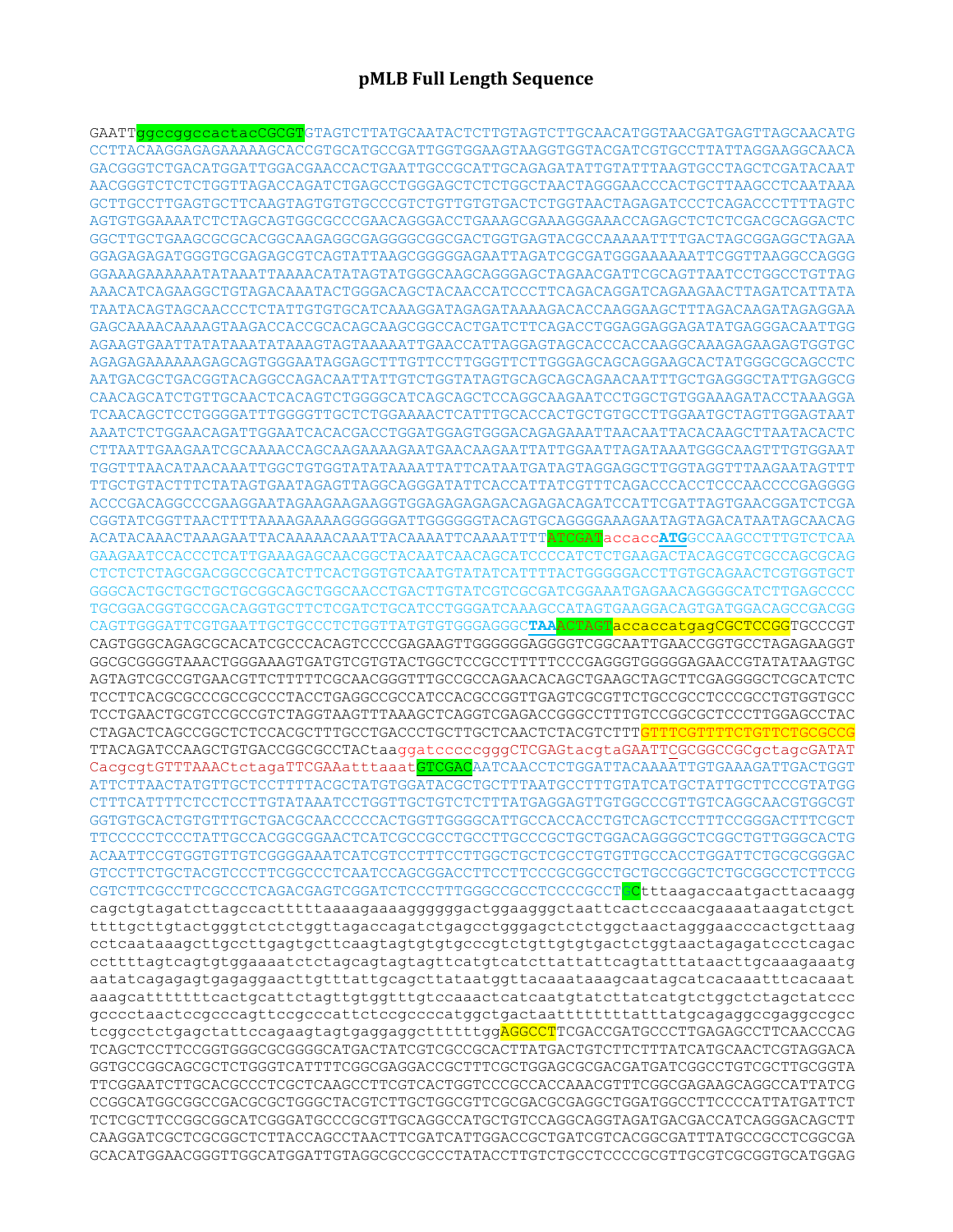CCGGGCCACCTCGACCTGAATGGAAGCCGGCGGCACCTCGCTAACGGATTCACCACTCCAAGAATTGGAGCCAATCAATTCT TGCGGAGAACTGTGAATGCGCAAACCAACCCTTGGCAGAACATATCCATCGCGTCCGCCATCTCCAGCAGCCGCACGCGGCG CATCTCGGGCAGCGTTGGGTCCTGGCCACGGGTGCGCATGATCGTGCTCCTGTCGTTGAGGACCCGGCTAGGCTGGCGGGGT TGCCTTACTGGTTAGCAGAATGAATCACCGATACGCGAGCGAACGTGAAGCGACTGCTGCTGCAAAACGTCTGCGACCTGAG CAACAACATGAATGGTCTTCGGTTTCCGTGTTTCGTAAAGTCTGGAAACGCGGAAGTCAGCGCCCTGCACCATTATGTTCCG GATCTGCATCGCAGGATGCTGCTGGCTACCCTGTGGAACACCTACATCTGTATTAACGAAGCGCTGGCATTGACCCTGAGTG ATTTTTCTCTGGTCCCGCCGCATCCATACCGCCAGTTGTTTACCCTCACAACGTTCCAGTAACCGGGCATGTTCATCATCAG TAACCCGTATCGTGAGCATCCTCTCTCGTTTCATCGGTATCATTACCCCCATGAACAGAAATCCCCCTTACACGGAGGCATC AGTGACCAAACAGGAAAAAACCGCCCTTAACATGGCCCGCTTTATCAGAAGCCAGACATTAACGCTTCTGGAGAAACTCAAC GAGCTGGACGCGGATGAACAGGCAGACATCTGTGAATCGCTTCACGACCACGCTGATGAGCTTTACCGCAGCTGCCTCGCGC GTTTCGGTGATGACGGTGAAAACCTCTGACACATGCAGCTCCCGGAGACGGTCACAGCTTGTCTGTAAGCGGATGCCGGGAG CAGACAAGCCCGTCAGGGCGCGTCAGCGGGTGTTGGCGGGTGTCGGGGCGCAGCCATGACCCAGTCACGTAGCGATAGCGGA GTGTATACTGGCTTAACTATGCGGCATCAGAGCAGATTGTACTGAGAGTGCACCATATGCGGTGTGAAATACCGCACAGATG CGTAAGGAGAAAATACCGCATCAGGCGCTCTTCCGCTTCCTCGCTCACTGACTCGCTGCGCTCGGTCGTTCGGCTGCGGCGA GCGGTATCAGCTCACTCAAAGGCGGTAATACGGTTATCCACAGAATCAGGGGATAACGCAGGAAAGAACATGTGAGCAAAAG GCCAGCAAAAGGCCAGGAACCGTAAAAAGGCCGCGTTGCTGGCGTTTTTCCATAGGCTCCGCCCCCCTGACGAGCATCACAA AAATCGACGCTCAAGTCAGAGGTGGCGAAACCCGACAGGACTATAAAGATACCAGGCGTTTCCCCCTGGAAGCTCCCTCGTG CGCTCTCCTGTTCCGACCCTGCCGCTTACCGGATACCTGTCCGCCTTTCTCCCTTCGGGAAGCGTGGCGCTTTCTCATAGCT CACGCTGTAGGTATCTCAGTTCGGTGTAGGTCGTTCGCTCCAAGCTGGGCTGTGTGCACGAACCCCCCGTTCAGCCCGACCG CTGCGCCTTATCCGGTAACTATCGTCTTGAGTCCAACCCGGTAAGACACGACTTATCGCCACTGGCAGCAGCCACTGGTAAC AGGATTAGCAGAGCGAGGTATGTAGGCGGTGCTACAGAGTTCTTGAAGTGGTGGCCTAACTACGGCTACACTAGAAGGACAG TATTTGGTATCTGCGCTCTGCTGAAGCCAGTTACCTTCGGAAAAAGAGTTGGTAGCTCTTGATCCGGCAAACAAACCACCGC TGGTAGCGGTGGTTTTTTTGTTTGCAAGCAGCAGATTACGCGCAGAAAAAAAGGATCTCAAGAAGATCCTTTGATCTTTTCT ACGGGGTCTGACGCTCAGTGGAACGAAAACTCACGTTAAGGGATTTTGGTCATGAGATTATCAAAAAGGATCTTCACCTAGA TCCTTTTAAATTAAAAATGAAGTTTTAAATCAATCTAAAGTATATATGAGTAAACTTGGTCTGACAGTTACCAATGCTTAAT CAGTGAGGCACCTATCTCAGCGATCTGTCTATTTCGTTCATCCATAGTTGCCTGACTCCCCGTCGTGTAGATAACTACGATA CGGGAGGGCTTACCATCTGGCCCCAGTGCTGCAATGATACCGCGAGACCCACGCTCACCGGCTCCAGATTTATCAGCAATAA ACCAGCCAGCCGGAAGGGCCGAGCGCAGAAGTGGTCCTGCAACTTTATCCGCCTCCATCCAGTCTATTAATTGTTGCCGGGA AGCTAGAGTAAGTAGTTCGCCAGTTAATAGTTTGCGCAACGTTGTTGCCATTGCTGCAGGCATCGTGGTGTCACGCTCGTCG TTTGGTATGGCTTCATTCAGCTCCGGTTCCCAACGATCAAGGCGAGTTACATGATCCCCCATGTTGTGCAAAAAAGCGGTTA GCTCCTTCGGTCCTCCGATCGTTGTCAGAAGTAAGTTGGCCGCAGTGTTATCACTCATGGTTATGGCAGCACTGCATAATTC TCTTACTGTCATGCCATCCGTAAGATGCTTTTCTGTGACTGGTGAGTACTCAACCAAGTCATTCTGAGAATAGTGTATGCGG CGACCGAGTTGCTCTTGCCCGGCGTCAACACGGGATAATACCGCGCCACATAGCAGAACTTTAAAAGTGCTCATCATTGGAA AACGTTCTTCGGGGCGAAAACTCTCAAGGATCTTACCGCTGTTGAGATCCAGTTCGATGTAACCCACTCGTGCACCCAACTG ATCTTCAGCATCTTTTACTTTCACCAGCGTTTCTGGGTGAGCAAAAACAGGAAGGCAAAATGCCGCAAAAAAGGGAATAAGG GCGACACGGAAATGTTGAATACTCATACTCTTCCTTTTTCAATATTATTGAAGCATTTATCAGGGTTATTGTCTCATGAGCG GATACATATTTGAATGTATTTAGAAAAATAAACAAATAGGGGTTCCGCGCACATTTCCCCGAAAAGTGCCACCTGACGTCTA AGAAACCATTATTATCATGACATTAACCTATAAAAATAGGCGTATCACGAGGCCCTTTCGTCTTCAA

## **Zero Cutters**

| #  | Enzyme        | Specificity    |
|----|---------------|----------------|
| 1  | Acc65I        | G GTAC.C       |
| 2  | ApaI          | GAGGCC C       |
| 3  | AscI          | GG CGCG.CC     |
| 4  | AsiSI         | GCG.AT CGC     |
| 5  | AvrII         | C CTAG.G       |
| 6  | BclI          | T GATC.A       |
| 7  | BlpI          | GC TNA.GC      |
| 8  | BmqBI         | CAC.GTC        |
| 9  | BsiWI         | C GTAC.G       |
| 10 | <b>BsrGI</b>  | T GTAC.A       |
| 11 | <b>BstEII</b> | G GTNAC.C      |
| 12 | <b>BstXI</b>  | CCAN.NNNN NTGG |

| 13 | DraIII | CAC.NNN GTG       |
|----|--------|-------------------|
| 14 | KpnI   | G <b></b> ⊿GTAC C |
| 15 | NsiI   | A∡TGCA T          |
| 16 | PacI   | TTA AT TAA        |
| 17 | PmlI   | CAC.GTG           |
| 18 | PspOMI | G GGCC <b>⊥</b> C |
| 19 | RsrII  | CG GWC.CG         |
| 20 | SbfI   | CC.TGCA GG        |
| 21 | SexAI  | A CCWGG <b>AT</b> |
| 22 | SqrAI  | CR CCGG.YG        |
| 23 | SrfI   | GCCC.GGGC         |
| 24 | XcmI   | CCANNNNAN NNNNTGG |